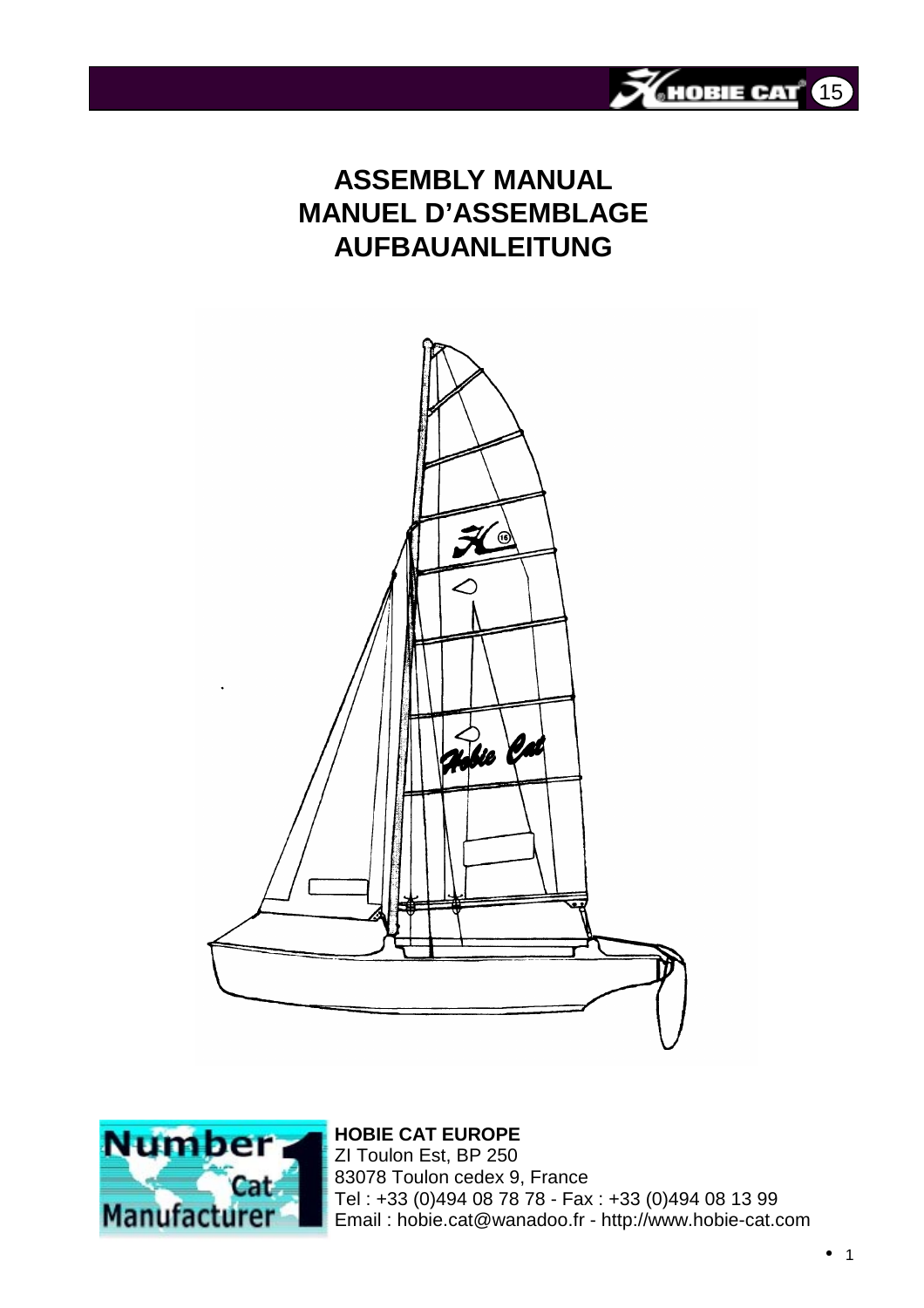

# **ASSEMBLY MANUAL MANUEL D'ASSEMBLAGE AUFBAUANLEITUNG**

## **TABLE OF CONTENT SOMMAIRE INHALT**

| Trampoline & side bars/trampolin et barre la- |  |
|-----------------------------------------------|--|
| térale/Trampoline u. seitenholme 4            |  |
| Wires and mast/Gréement et mât                |  |
| Rudder assembly/Gouvernail/                   |  |
|                                               |  |
| Mainsail/Grand-voile/ <i>Großsegel</i> 10     |  |
| Mainsheet system/Palan de GV                  |  |
| Main traveller/Chariot de GV                  |  |
| Safety Tips/Conseils de sécurité 13           |  |



**CAUTION - DANGER ALUMINIUM MAST STAY CLEAR OF OVERHEAD WIRES**

**ATTENTION - DANGER MAT ALUMINIUM RESTER EN DEHORS DES LIGNES ELECTRIQUES**

## **ACHTUNG - GEFAHR ALUMINIUM MAST LEBENSGEFAHR MIT HOCHSPANNUNGSLEITUNGEN**

**It is advisable to assemble the Hobie Cat 15 with Two people.** Il est recommandé d'assembler le Hobie Cat 15 avec deux personnes.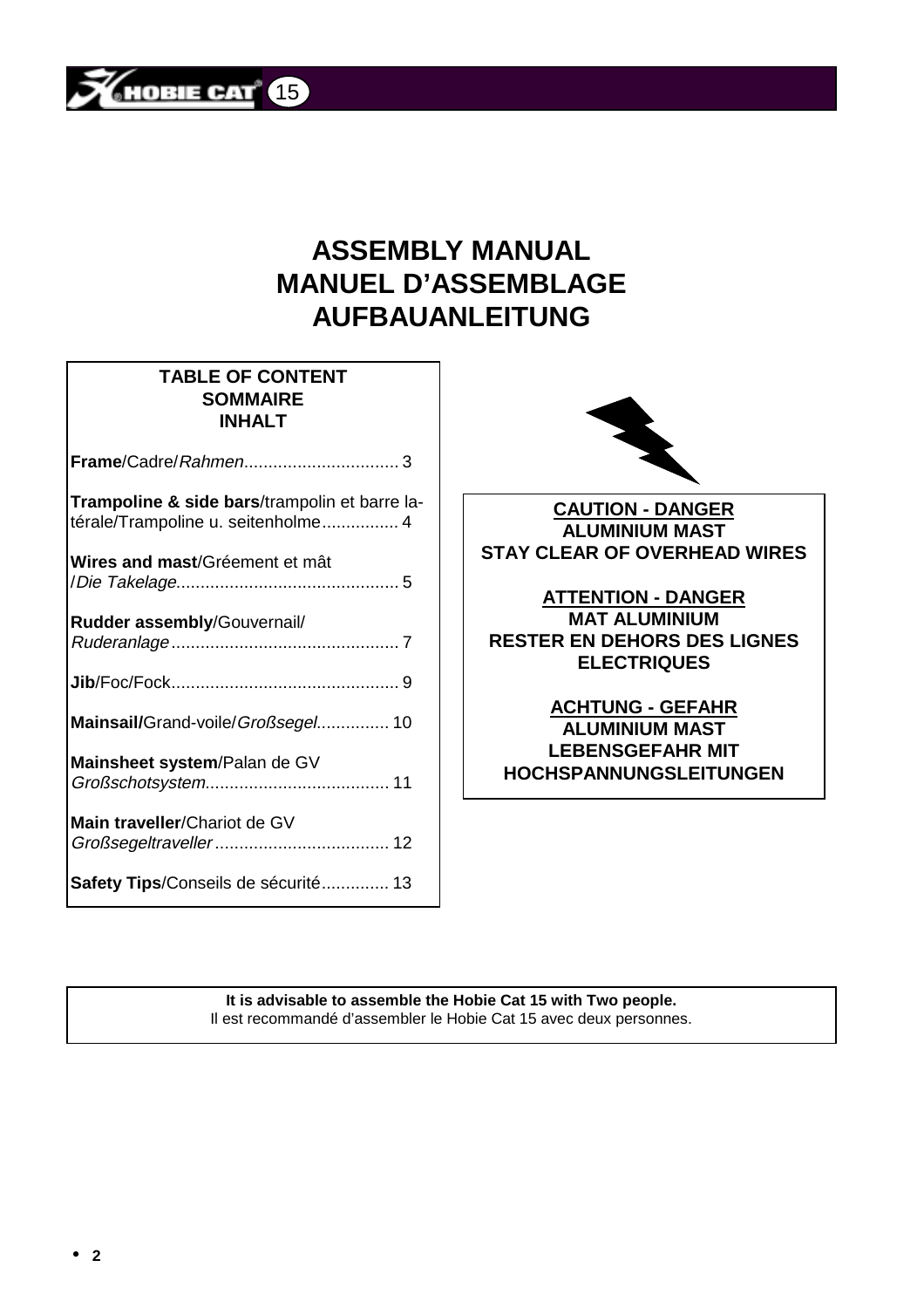## Frame / Cadre / Rahmen

**Set the hulls in parallel (the frame will be very difficult to attach to the hulls if they are misaligned). Feed the trampoline halves into the rear crossbar. 1**

Mettre les coques parallèles. Glisser les trampolins gauche et droit dans la traverse arrière.

Legen Sie beide Rümpfe parallel zueinander. Führen Sie die Trampolinhälften in die dafür vorgesehene



**Place the rear crossbar on the hulls and insert the 4 bolts (2) + stainless washer (3) + nylon washer (4), through the bar and the hull. Inside the hull (access through the inspection ports) place the waterproof washer (5) + stainless washer (6) + nut (7) and the nylstop nut (8). Do not tighten the bolts up. 2**

Positionner la traverse arrière sur les coques et mettre les 4 vis  $(2)$  + rondelles inox  $(3)$  + rondelles plastiques (4) à travers la traverse puis la coque (voir dessin ci-contre).A l'intérieur de la coque (accès par les trappes de visite), mettre la rondelle d'étanchéité (5), la rondelle inox (6), l'écrou simple (7) et l'écrou indessérable (8) sans les serrer à fond.

Setzen Sie den Achterholm in die dafür vogesehenen Holmaufnahmen ein und ziehen Sie die Bolzen wie auf Bild 2 gezeigt an. Im Innern des Holmes (leicht durch den Luckendeckel zugängig) werden die Abdichtungscheibe (5), die inox scheibe (6), die einfache Mutter (7) und die Nylstop Mutter (8) aufges-





OBIE CA

15





**Feed the lacing strip into the front crossbar. Place the front crossbar on the hulls and proceed the same way as for the rear crossbar. Do not forget the tensioner rod fastening. Now, tighten all the bolts. 2**

Passer la bande avant de trampolin dans la traverse avant. Positionner la traverse avant sur les coques en procédant comme pour la traverse arrière (voir dessin ci-dessus), en n'oubliant pas les ferrures inox de maintien de la martingale. A présent, serrer toutes les vis de fixation des traverses.

Führen Sie das vordere Trampolinteil in die Öffnung im Vorderholm. Setzen Sie den Vorderholm in die Holmaufnahmen ein und montieren Sie die Schrauben genauso wie bei der hinteren Einrichtung. Vergessen Sie nicht die Unterzug-Verbindung. Nun, können Sie alle Schrauben festziehen.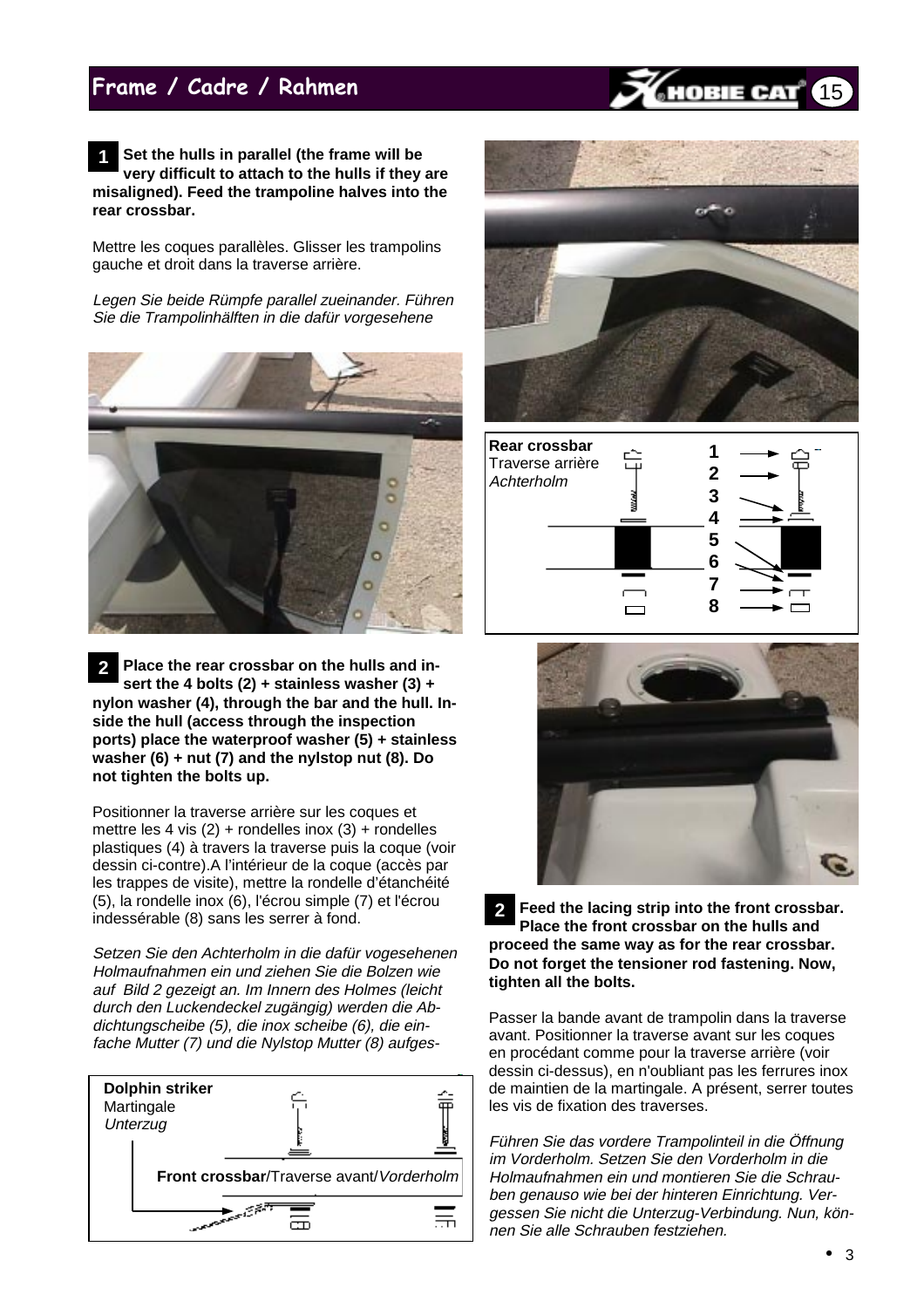Trampoline & Sidebars/ & barres latérales

**Feed the trampoline halves into the side bars 1** X**u** Seitenholme

**10BIE CAT<sup>®</sup>** 15

**and fix the bars as follows : bolt + stainless washer, through the bar and the hull, then the waterproof washer + stainless washer + nut. Once all the bolts are tightened, install the caps.**

Glisser le trampolin dans les barres latérales, puis monter les barres latérales comme suit : vis + rondelle inox, passer au travers de la barre puis de la coque, rondelle d'étanchéité, rondelle inox, écrou. Une fois les vis serrées, mettre les bouchons.



Führen Sie das Trampolin in die Seitenholme. Dann, setzen Sie die Seitenholme wie folgt : Schraube, inox Scheibe, durch den Holm, durch den Rumpf, Abdichtungscheibe, Inox Scheibe und Mutter. Bringen Sie die Schutzkappen auf allen Schrauben an.





**Use the longer white lacing line of 5 mm to lace the trampolin in the middle and the two shorter lacing lines for both of the sides. With use, the trampoline will stretch and require periodic retightening. 2**

**CAUTION : Tighten the dolphin striker once the trampoline is fixed. This part supports the whole pressure of the mast. It is most important to tighten it properly, otherwise the aluminium profile of the crossbar would not be able to resist.**

Lacer le trampolin en utilisant les cordages de 5mm blancs, le plus long pour le centre, les deux autres pour les côtés. Avec le temps, le trampolin a tendance à se relâcher et doit être retendu périodiquement. TRES IMPORTANT : Tendre la martingale une fois que le trampolin est serré. C'est cette pièce qui supporte toute la pression du mât. Il est primordial de bien la tendre car le profil aluminium de la traverse ne résisterait pas.

Die Mittlere Trampolinleine (längere Leine) wird von hinten nach vorn verschnürt und nach und nach gespannt. Die vorderen Leinen (kurzen Leinen) werden von außen nach innen verschnürt und nach und nach gespannt. Die Leine müssen von Zeit zu Zeit nachgezogen werden, da sie sich beim Segeln etwas recken. SEHR WICHTING : Nach dem Aufziehen des Trampolins muss überprüft werden, ob sich die Unterzugstange gelöst hat. Falls diese lose ist, müssen die Muttern auf beiden Seiten am Ende der Stange angezogen werden.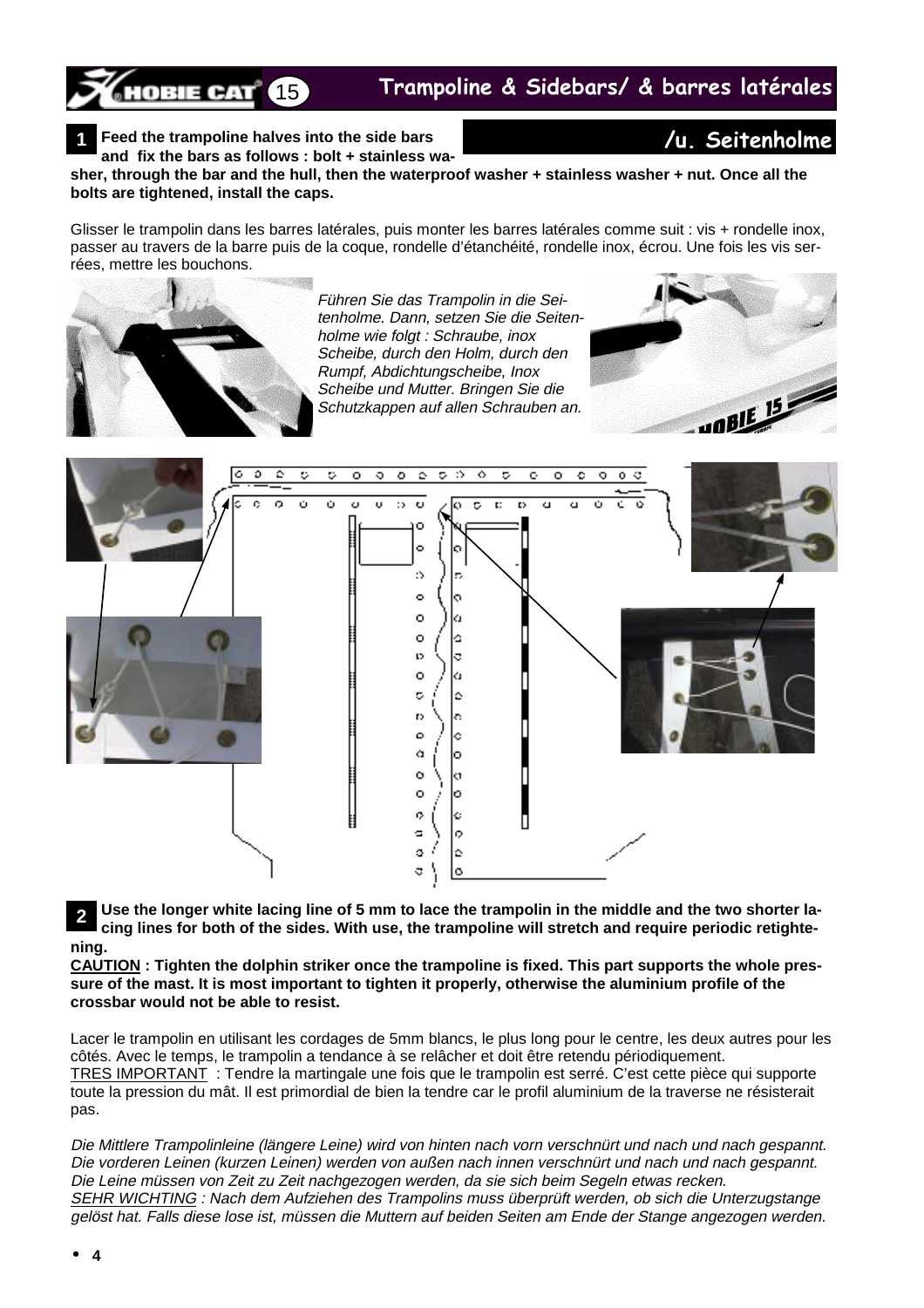## Wires and mast/Cäbles et mât/Die Takelage

## **Main halyard**

**Take the main halyard (at the top of the mast) and attach it to the halyard rope (white rope with blue points, Ø 5mm, length around 8m). Then take the other end of the halyard down to the bottom of the mast and attach it to the other end of the rope.**

### Drisse de grand-voile

Délover la drisse cable de GV (en haut du mât) et accrocher à la cosse la drisse cordage (cordage blanc points bleus, diamètre 5 mm et d'une longueur d'environ 8 m), puis descendre l'autre côté de la drisse cable jusqu'en bas du mât et l'attacher avec l'autre côté de la drisse cordage.

### Das Großfall

Befestigen Sie das Großfall-Kabel an der Leine (weiße Leine mit blauen Punkte Ø 5 mm, Länge 8 m). Dann, lassen Sie das andere Ende des Falls-Kabels herunter bis unterhalb des Mastes und befestigen Sie es an dem anderen Ende der Leine.

#### **Wire assembly 2**

**Insert the forestay into the shackle (8 mm) of the**



### Montage cable

Passer l'étai dans la manille de capelage (manille lyre 8 mm) en gardant l'estrope (petit bout de cable) entre l'étai et le mât. Passer ensuite les deux haubans de part et d'autre de l'étai dans la manille, puis de même avec le premier jeu de cable trapèze, et positionner les cables du 2ème jeu de trapèze de part et d'autre de la ferrure de capelage. Positionner la manille et passer le manillon au travers de la manille, du 2ème jeu de trapèze et du capelage et serrer fortement le manillon pour le bloquer (voir dessin).

### Die Takelage

Schieben Sie das Vorstag auf den Mast schäkel (8 mm). Achte darauf, daß das Pigtail zwischen dem Vorstag und dem Mast liegt. Dann Schieben Sie die Drahtkauschen wie in der Abbildung zu sehen auf den großen Mastschäkel. Dann befestigen Sie den Schäkel an der Masthalterung. Achte darauf, daß die Trapezdrähte außen liegen.

#### **Bridles 3**

### **Use the small shackle (Ø 6 mm) to connect the bridles (at the front of the hulls) to the stay adjuster.**

Brides

Délover les brides à l'avant des coques et les relier avec la latte universelle et la manille lyre de 6 mm.

## **Hanepot**

Benutzen Sie den kleinen Ringschäkel (Ø 6mm), um die Hanepotdrähte and das Locheisen zu befestigen.

## **Jib Halyard**

**Attach the small jib block to the pigtail and then connect the two blocks as shown on the design with the jib halyard rope (white rope with red points, length 20 m). Then, take the small block down and attach it at the bottom of the mast. For the jib furler assembly see part guide on page 14. 4**

## Drisse de foc

Fixer la poulie drisse de foc (grande) à l'estrope, puis faire un palan avec la poulie drisse de foc (petite) et la drisse cordage (blanche point rouge longueur environ 20 m). Descendre la petite poulie jusqu'en bas du mât et l'attacher. Pour le montage avec enrouleur, voir éclaté page 14.

### Fockfall

Befestigen Sie den großen Fockfallblock am Pigtail, und dann befestigen Sie die beiden Fockfallblöcke wie auf dem Bild gezeichnet. Benutzen Sie die Fockfallleine (weiße Leine mit roten Punkte, länge 20 m). Lassen Sie den kleinen Block herunter und befestigen Sie ihn am unterhalb des Mastes. Um den Rollfock-System einzusetzen, sehen Sie die Explosionszeichnung S. 14.



15

IOBIE CAT

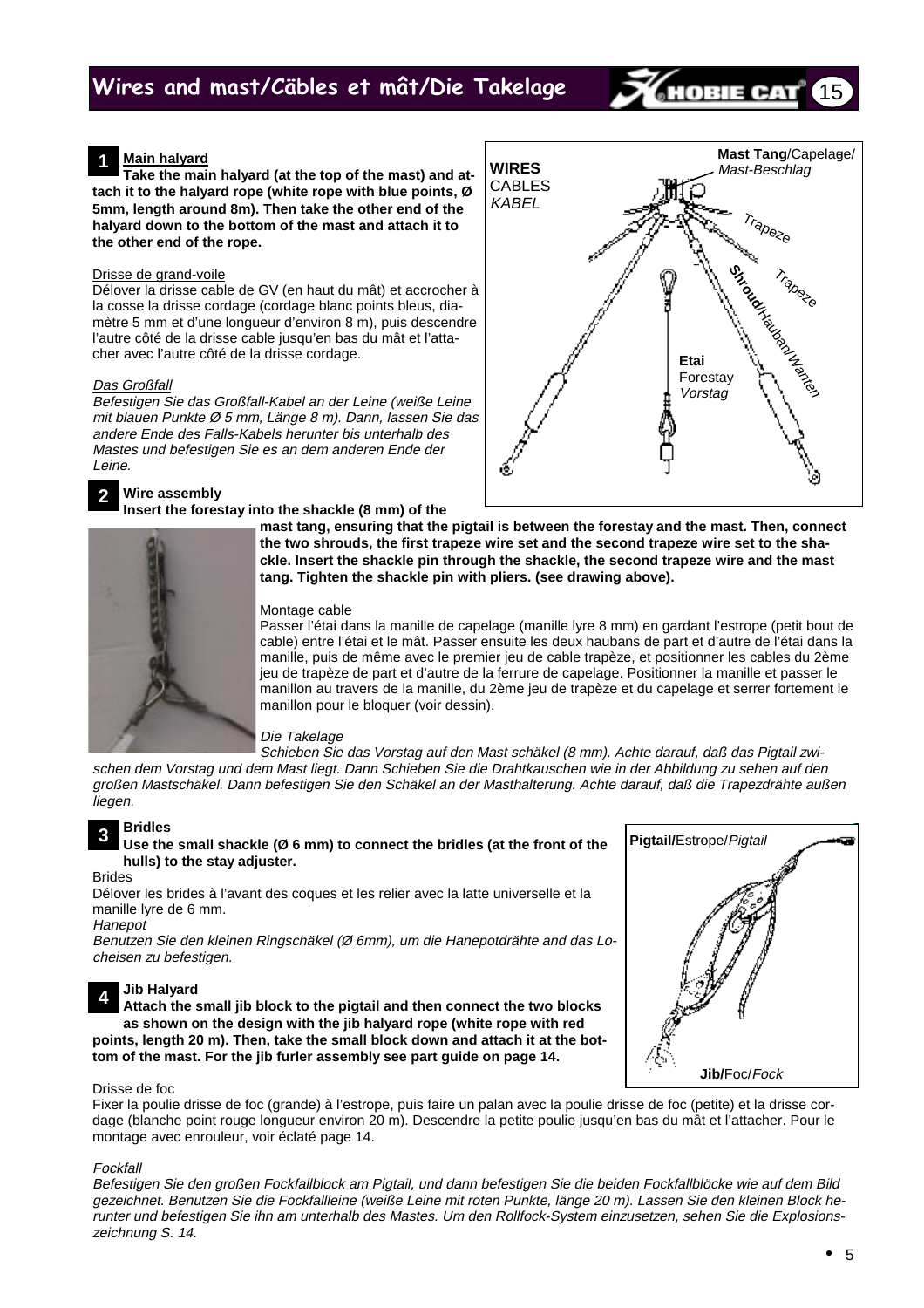## Wires and mast/Cäbles et mât/Die Takelage



**STEPPING THE MAST 5**

MONTAGE DU MAT / MAST SETZEN

**Place the teflon chip in the bottom of the mastbase cup on the front crossbar. Fasten shroud adjusters to wire shrouds and to chain plates on sidebars. Use top hole of adjuster for the time being. Place base into cup on crossbar and step the mast while fastening the forestay into bridle adjuster (use top hole).**

Mettre le coussinet de mât dans l'emplanture de mât en le mettant en forme. Fixer les haubans sur chaque coque avec les lattes universelles en utilisant le trou le plus haut (pendant le mâtage). Coincer la base de mât dans l'emplanture, puis dresser le mât et accrocher l'étai au trou le plus haut de la latte universelle des brides.



Legen Sie die Teflonscheibe in die Pfanne am Vorderholm. Befestigen Sie die Wanten im obersten Loch der Locheisen (nur beim Setzen des Mastes).Setzen Sie den Mast mit dem Mastfuß in die Pfanne des Vorderholms, heben Sie den Mast und dann befestigen Sie das Vorstag am Locheisen des Hahnepots, zuerst am obersten Loch!

**6**



**Attach the wire shrouds in the fifth hole starting from the top of the shroud adjusters. Make sure the mast is held by the trapeze wires otherwise it will fall down.**

Descendre les haubans d'un côté puis de l'autre au 5ème trou en partant du haut des lattes universelles. (ATTENTION: bien maintenir le mât à l'aide des trapèzes pour ne pas qu'il tombe).

Befestigen Sie die Wanten im fünften Loch der Locheisen. Passen Sie auf ! der Mast soll durch die Trapezdrähte stabilisiert werden, so daß er fällt nicht.

**TRAPEZE ASSEMBLY** MONTAGE DES TRAPEZE/ TRAPEZ SETZEN

**Take the shock cord and pass it beneath the trampoline frame from the port trapeze line to the starboard line. Attach the trapeze lines to each end with a bowline knot.**



**Attach the rope locks on the line, pass the end of the line through the trapeze wire. Attach the J&H handle with a bowline knot. Do the same thing on the other side.**

Prendre le sandow avec les boucles à chacune des deux extrémités et le passer par dessous à travers les trous du trampolin. Fixer les cordages de trapèze à chaque extrémité à l'aide d'un noeud de chaise. Passer le double anneau sur la corde, faire passer l'extrémité de la corde à travers l'anneau du cable de trapèze. Fixer la poignée J&H avec un noeud de cabestan. Refaire la même chose de l'autre côté.

Nehmen sie zuerst das Trapezgummi mit den Ösen an beiden Enden und führen Sie es von unten durch die Löcher im Trampolin. An den Enden werden die kurzen Leinen mit Hilfe eines Palstecks befestigt. Führen Sie den Trapezstopper auf die Leine, dann das Ende durch die Öse an den Trapezdrähten die vom Mast kommen. Am Ende wird der Trapezknochen festgknotet. Dies wird auf beiden Seiten ausgeführt.

**7**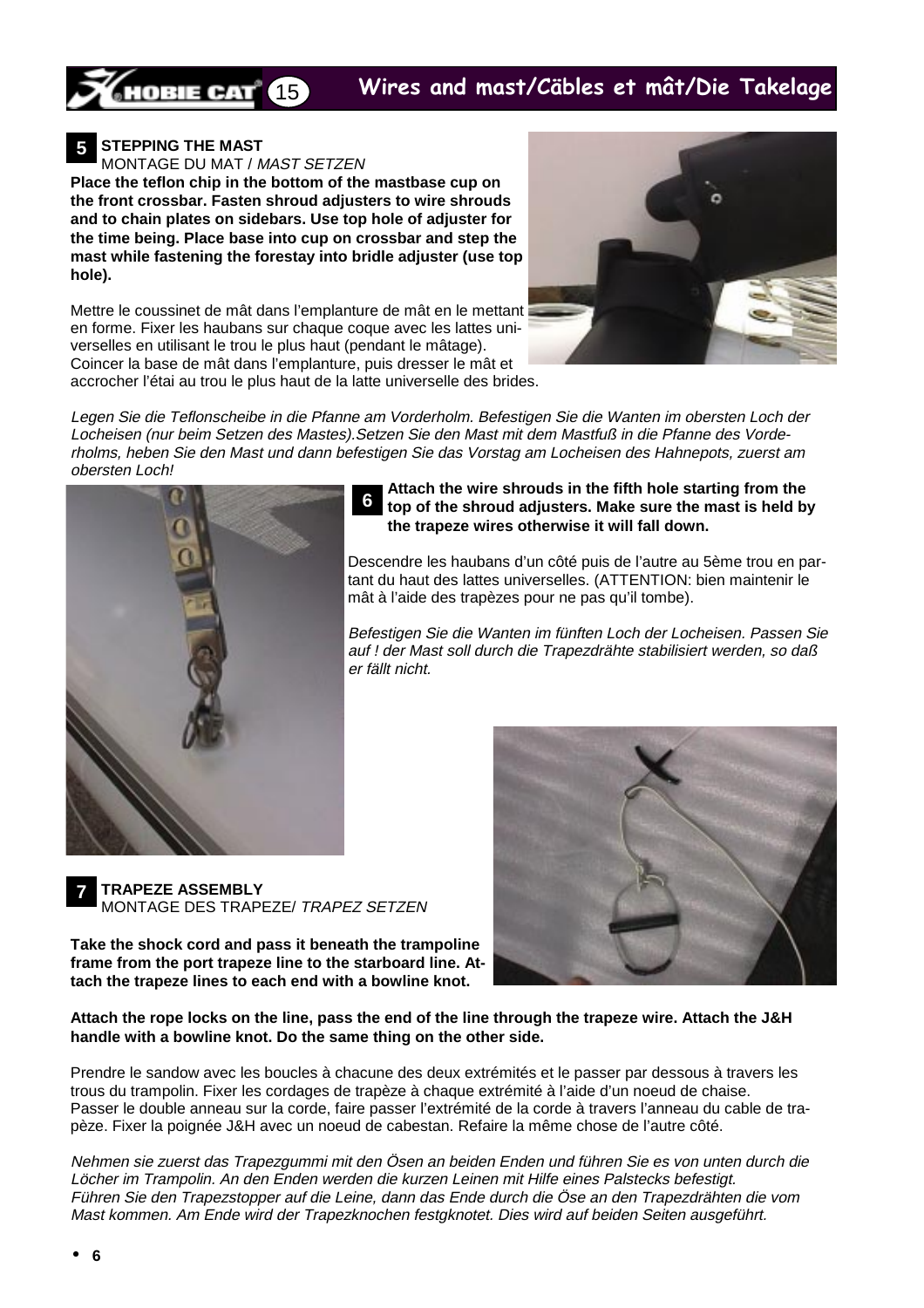## Rudder Assembly/Gouvernail/Ruderanlage

#### **RUDDER ASSEMBLY 1**

**Identify the right rudder assembly (green sticker) and the left one (red sticker). They must not be reversed. Slip the rudder pin down through the casting and gudgeons. Insert the Split pin in the hole of the rudder pin so that it prevents it falling down. Do the same thing on the opposite side. Make sure that the plastic cam has the nose up as indicated on the drawing.**

## TETE DE GOUVERNAIL

Repérer le gouvernail droit (point vert) et le gauche (point rouge). En aucun cas les pièces marquées ne doivent être inversées. Glisser l'aiguillot à travers le fémelot et la tête de gouvernail jusqu'à ce qu'il dépasse. Insérer la goupille dans le trou de l'aiguillot de manière à empêcher celui-ci de retomber. Répéter cette étape pour l'autre gouvernail.

ATTENTION : La came de safran doit avoir le nez en l'air comme indiqué sur le dessin.

**RUDERKOPF** 

Die Teile der Ruderanlage sind mit roten (links) und grünen (rechts) Schildern ge-

kennzeichnet. Es dürfen auf keinen Fall verschieden gekennzeichnete Teile vermischt werden. Scheiben Sie den Ruderbolzen durch den Ruderkopf und die Beschläge am Heck, sodaß das kleine Loch oben ein Stück herausguckt. Stecke den Splint in das Ruderbolzenloch und verbiege ihn, damit das Herausfallen des Ruderbolzens verhindert wird.

Achte darauf, daß die Rudernock mit der Nase nach oben zeigt, wie auf der Abbildung zu sehen.

#### **ADJUSTING SCREW 2**

**This screw allows for readjustment of the rudder blades. The two blades must be parallel.**

## VIS DE REGLAGE

La vis de réglage permet d'ajuster le parallélisme des lames de safrans. Les deux lames doivent être parallèles.

SCHRAUBEN ZUM JUSTIEREN DER RUDER Mit dieser Schraube kann der Winkel der Ruder zueinander verstellt werden. Die Ruderblätter





15

IOBIE CAT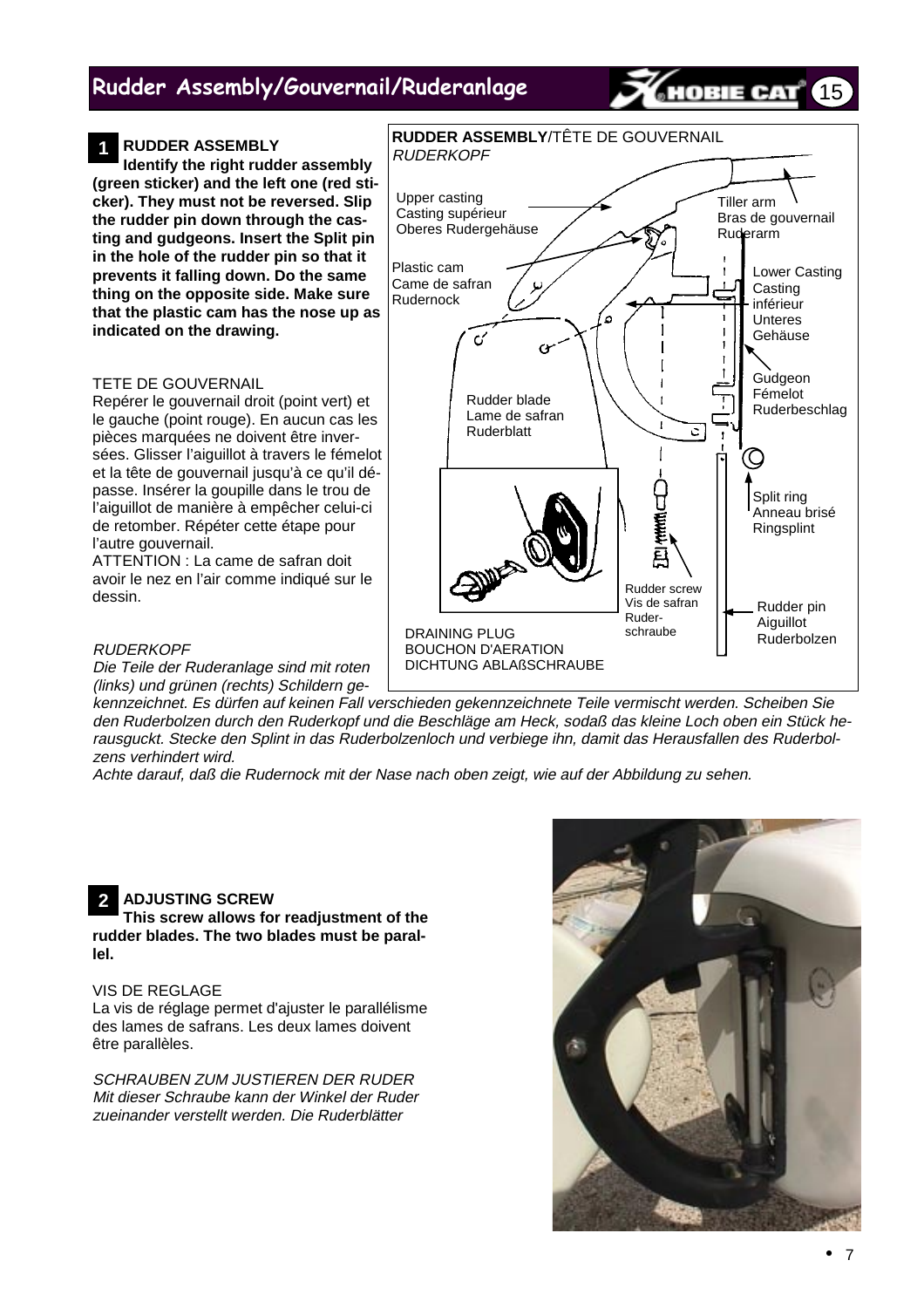## **Barre d'accouplement & stick/Tiller crossbar and extension/ Anlenkstange u. Pinne**



**TILLER SYSTEM Attach the tiller crossbar (1) to the tiller arm (2). Pay attention to the left and right side. Insert the screw as shown on the drawing. Repeat the same operation on the other side. 3**

BARRE D'ACCOUPLEMENT Relier la barre d'accouplement (1) au bras de gouvernail (2) (ATTENTION : respecter le sens). Pour ce faire : insérer la vis à travers la demi-bille, barre, rondelle néoprène, etc... comme indiqué sur le dessin. Répéter l'opération de l'autre côté.



## ANLENKSTANGE

Verbinden Sie nun die Anlenkstange (1) mit dem Ruderarm (2). Hierzu wird die Schraube durch eine Unterlegscheibe, die Kunststoffhalbkugel, etc.. gesteckt (sehen Sie die Abbildung). Wiederhole die schritte auf der anderen Seite der Anlenkstange.



## **Tiller extension**

**Attach the stick by slipping the pin through the violin screw in the middle of the tiller crossbar. 4**

## **Stick**

Le stick se fixe à l'aide d'un axe passé à travers la vis violon se trouvant sur la barre d'accouplement.

## Die Pinne

Die Pinne wird mit einem Bolzen und dem SIcherungsring auf der Halterung der Anlenkstange befestigt.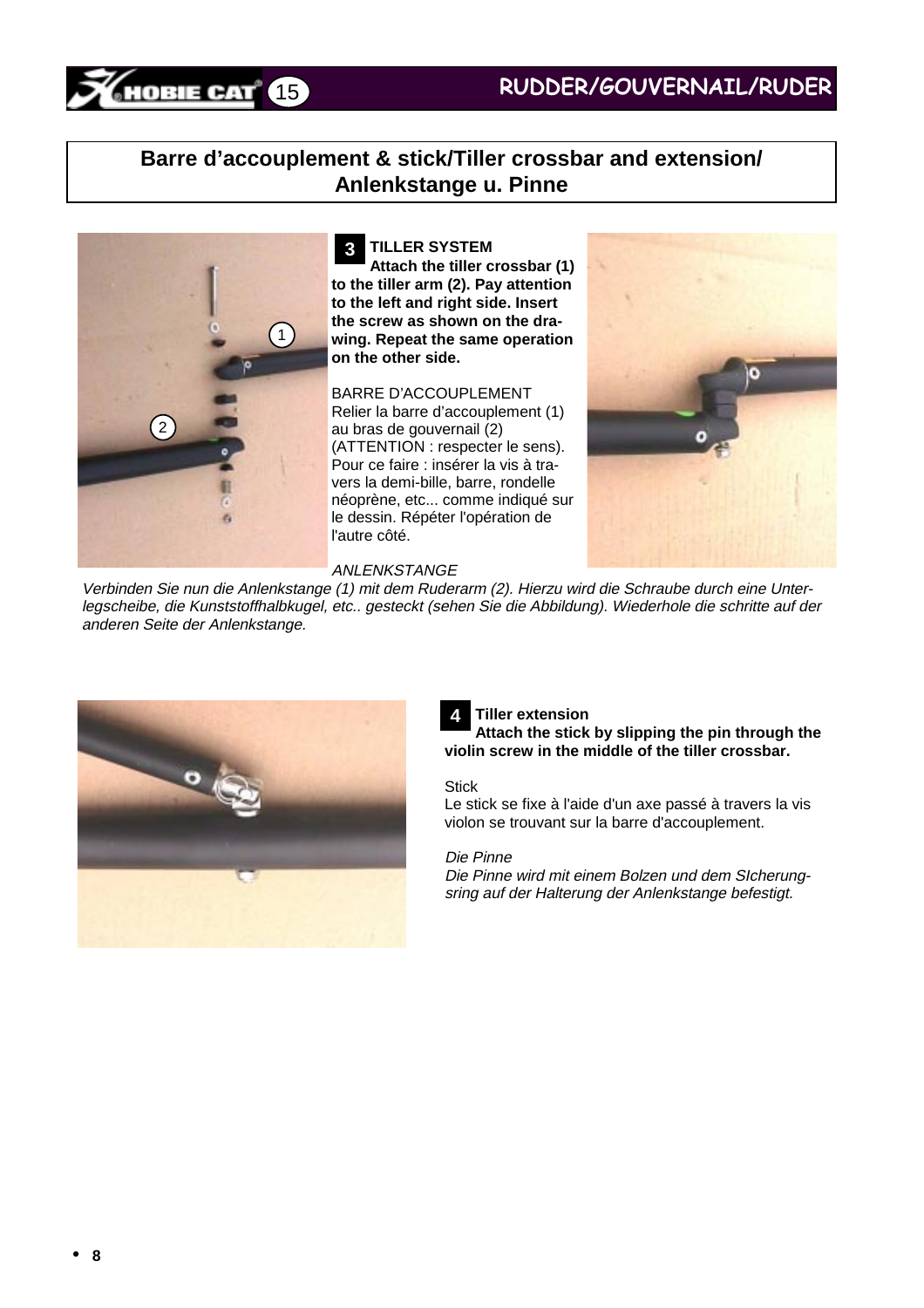**Attach the jib halyard block (small) to the head of the jib and the jib tack to the clevis pin on the forestay adjuster. Raise the jib with the halyard, tension the line and then secure it around the cleat at the base of the mast. Shackle the jib clew blocks to the center hole of the jib clew plates. 1**

Attacher la têtière de foc à la poulie drisse de foc (petite) et le point d'amure à la latte universelle en utilisant l'axe percé.

Hisser le foc à l'aide de la drisse de foc et attacher celleci au taquet de drisse (le taquet blanc apposé sur l'avant du mât en bas). Faire attention de donner une bonne tension à la drisse de foc pour rigidifier le gréement. Attacher les poulies de point d'écoute de foc à l'aide de la manille lyre de 4 mm au point d'écoute de foc (utiliser le trou du milieu).

Schäkeln Sie den Kopf der Fock am Fockfall-Block. Schäkeln Sie den Hals der Fock in den Vostagsspanner am Hahnepot ein. Ziehen Sie das Segel mit dem Fall hoch und belegen Sie das Fockfall auf der Klampe am Mast. Schäkeln Sie die Vorschotblöcke and das Schothorn der Fock (in das mittlere Loch)





**Jib sheet system : Tie one end of the jib sheet around the clevis pin in one of the jib sheet blocks on the front crossbar. Lead it through the clew block and back through the cam cleat. Lead the free end of the jib sheet to the opposite jib sheet block. Route it identically to the first side, but in reverse order. 4**



Ecoute de foc en circuit fermé : attacher une extrémité de l'écoute (cordage bleu à points blancs diamètre 8 mm, longueur environ 10 m) à la poulie de foc fixée à la traverse AV. Passer au travers de la poulie de point d'écoute de foc en allant du haut vers le bas, revenir et passer dans la poulie de foc (dans le réa puis au travers du taquet coinceur). Passer ensuite dans l'autre poulie de foc (dans le taquet coinceur puis au travers du réa). Passer dans la deuxième poulie point d'écoute de foc (de bas en haut) puis retourner et arrêter l'écoute à la poulie de foc.

Fockschot : Befestigen Sie das Ende der Fockschot am ersten Fockblock auf dem Vorderholm. Führen Sie das andere Ende der Leine durch den ersten kleinen Block und zurück unter der Rolle des Blockes durch die Curryklemme. Weiter hinter dem Mast vorbei, durch zum zweiten Block auf dem Vorderholm, zum kleinen Schothorn-Block und zurück zum zweiten Fockblock des Vorderholmes. Das Ende wird mit einem Achtknoten gesichert.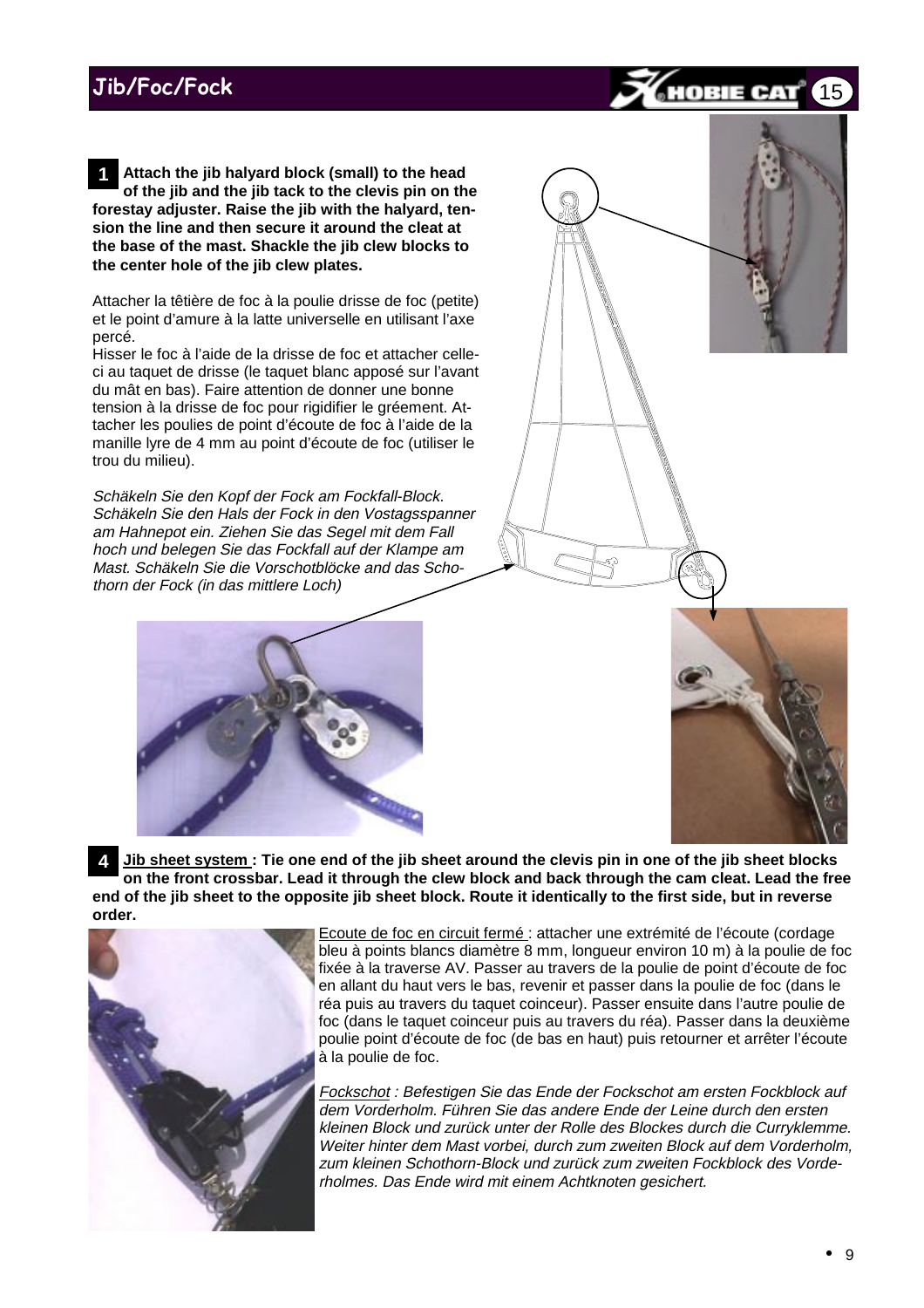## 15 IOBIE CAT

## Main sail / Grand-voile / Großsegel







#### **Insert each batten into its respective pocket and thread the batten ties (see drawing). 1**

Insérer toutes les lattes dans la grand-voile et les tendre à l'aide des garcettes (voir photos).

Einführen alle Segellatten, in der Segeltaschen und versichern und spannen mit Lattenbändsel (siehe Foto)

### **Attach the halyard shackle to the head of the sail and feed the full (leading edge) into the opening in the mast track. Continue pulling the halyard and feeding the sail into the track until it reaches the top. 2**

Fixer la têtière à la drisse de GV à l'aide de la manille longue (déjà sur la drisse) et hisser la GV en tirant sur la drisse cordage en guidant bien la voile dans la ralingue.

Bringen Sie nun den Schäkel des Großfalls am Kopf des Großsegels an und führen Sie das Vorliek beim Heißen des Segels in die Mastnut ein.





**When the sail is all the way up, pull the halyard forward sufficient for the stop sleeve to clear the halyard hook. Once the sleeve is past the hook, position the halyard so that the sleeve will engage the hook when you release tension. That done, secure the halyard to the mast cleat at the bottom of the mast and put the excess line in the tramp pocket with the jib halyard. 3**

Une fois la voile en haut, passer la drisse cable de GV au milieu du hook fixé en haut sur l'avant du mât, et doucement redescendre la GV jusqu'à ce que l'arrêt du cable se coince sur le hook. Attacher la drisse cordage au taquet de drisse (taquet blanc sur le côté du mât en bas) sans la tendre, et mettre le reste de la drisse dans la poche réservée à cet erffet sur le trampolin avec la drisse de foc.

 Wenn das Segel ganz oben ist können Sie die Preßhülse am Grossfall unter den Haken Klemmen. Das lose Ende belegen Sie es ohne Spannung an der Klampe steuerbord am Fuß des

Mastes.

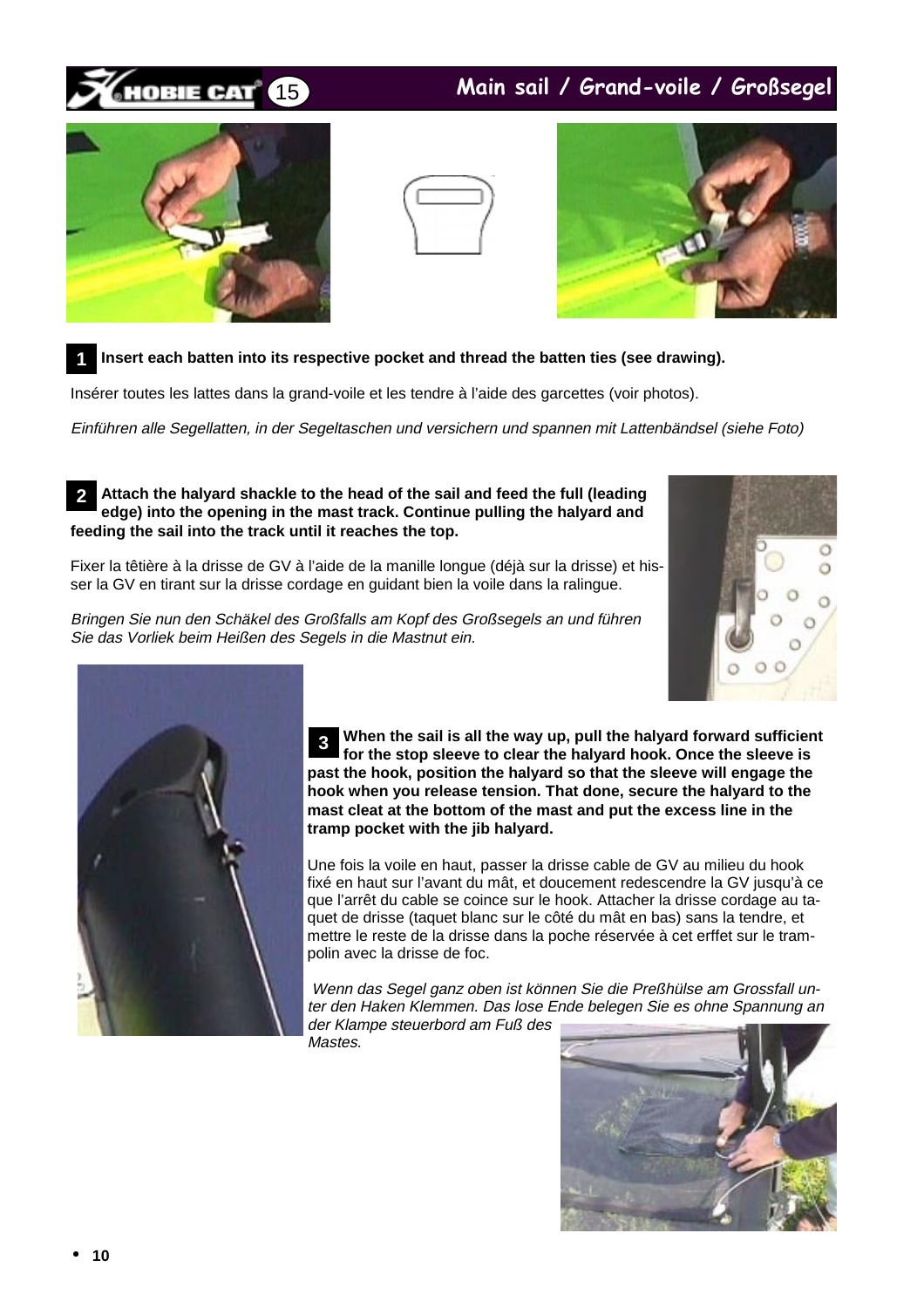## Mainsheet/Palan de GV/Großschot

**Attach the upper block to the main hook and attach the hook into the middle hole of the main clew plate. Attach the ratchet block to the traveller car on the rear crossbar with the clevis pin and lock ring provided. Check that the two blocks are facing each other. Take the mainsheet, run the free end through the cam cleat of the ratchet block and tie a figure of eight knot to secure the line. Then the installation is as follows :**

> **...up to front sheave from left to right ...down to right sheave from front to rear ...up to middle sheave from right to left ...down to left sheave from front to rear ...up to rear sheave from left to right ...down to middle sheave from rear to front and back to the cleat on the block.**



15

**Run the free end of the mainsheet through the cam cleat on the aft crossbar, the traveler car, and the dead eye behind the cam cleat. Tie a figure of eight knot to secure the line.**

Fixer la poulie à l'aide d'une manille au crochet de grand-voile et attacher celui-ci au trou du milieu du point d'écoute. La poulie winch sera fixée à l'aide d'une manille sur le chariot qui se trouve sur la traverse arrière. Bien s'assurer que les poulies se font face. Prendre ensuite l'écoute de GV, passer une extrémité dans le pontet de la poulie winch et faire un noeud en huit, le circuit est ensuite le suivant

- ...en haut réa avant de gauche à droite
- ...en bas réa droite d'avant en arrière
- ...en haut réa milieu de droite à gauche
- ...en bas réa gauche d'avant en arrière
- ...en haut réa arrière de gauche à droite
- ...en bas réa milieu d'arrière en avant
- et retour au taquet sur la poulie.

Le morceau libre de l'écoute de GV sera passé dans la tourelle sur la traverse, entre les deux réas.....dans le chariot.......et dans le pontet derrière la traverse où il sera fixé par un noeud en huit.

Der große Block wird zuerst mit einem Schäkel am Großsegel-Haken befestigt. Der Grosßsegel-Haken wird selbst am mittleren Loch des Schothorns befestigt. Der große Block mit der Curryklemme wird unten am traveller auf dem Beam mit einem Schäkel befestigt, darauf achten daß die Blöcke verdreht (90°) zueinander stehen. Nun nehme man das große dicke Seil (die Großschot) und mache einen Achtknoten hinterdem Bügel über der Curryklemme des unteren Blockes. Von hier get das Tau :

...zur vorderen oberen Rolle, links nach rechts...

...zur rechten unteren Rolle, vorne nach hinten...

...zur mittleren oberen Rolle, rechts nach links...

...zur linken unteren Rolle, vorne nach hinten... ...zur hinteren oberen Rolle, links nach rechts...



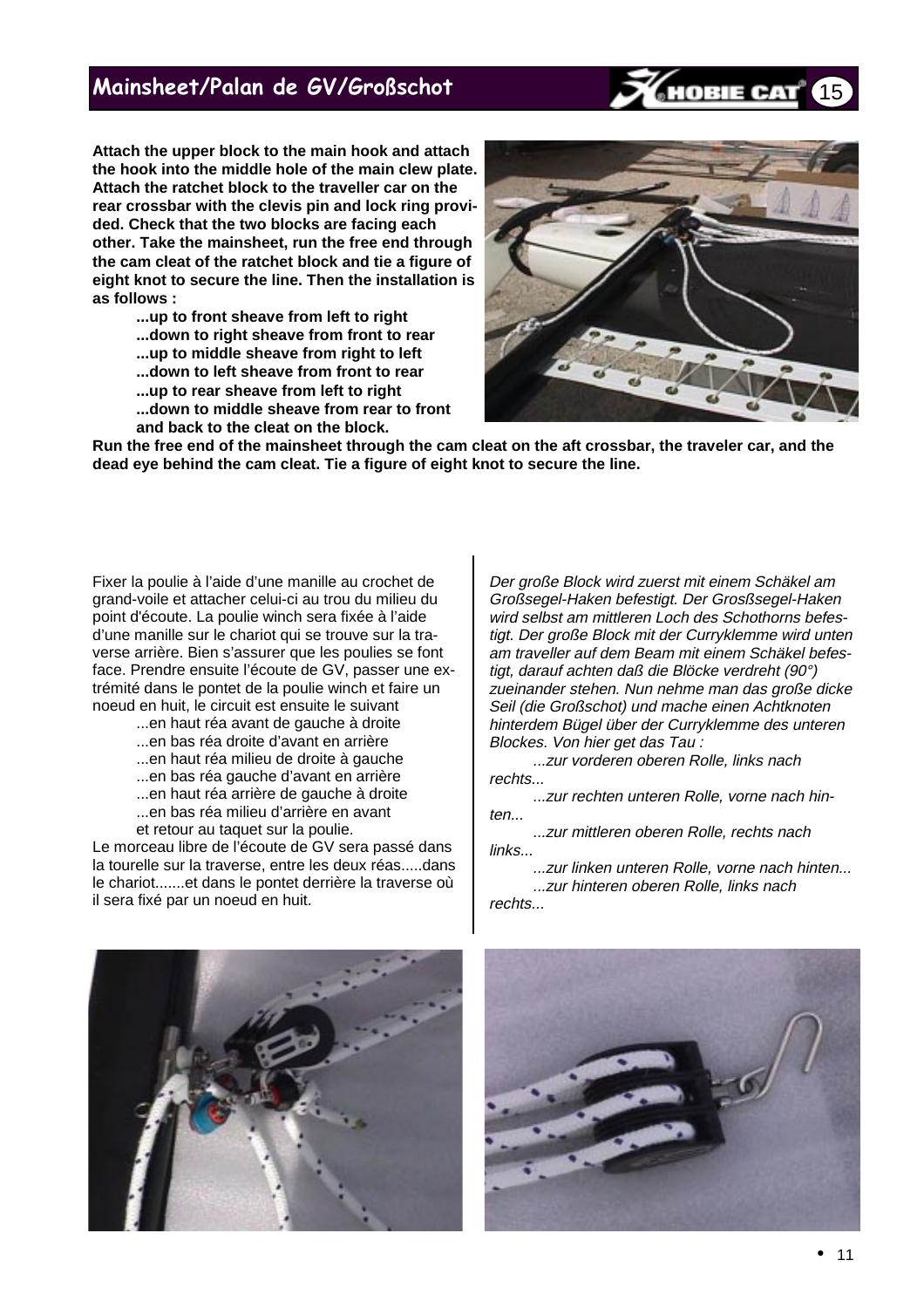#### Chariot de GV/Main traveller/Groß-Traveller DBIE CAT 15



**Take the traveller car CCT and dismount it out by removing the pin and the split ring. Slide the bearing cylinger out by pressing the end of the plastic part.**

Prendre le chariot CCT et le démonter complètement en enlevant l'axe et l'anneau brisé dans un premier temps. Sortir le cylindre en le glissant latéralement, en exerçant une pression à l'extrémité de la partie plastique.

Nehmen sie den Traveller und zerlegen Sie ihn. Entfernen Sie dazu zunächst den Ringsplint und den Bolzen. Nehmen Sie den Zylinder heraus. Drücken Sie dazu auf die Enden des Plastikteils.

## **Take the cylinder out of the upper part.**

Oter le cylindre et la partie supérieure.

Entfernen Sie den Zylinder und die Doppelrolle.





**Split the plastic slide in two parts and insert each one in the track of the rear crossbar.Slide them one over the other until they fit together**

Séparer la glissière plastique en deux parties distinctes et les glisser alternativement dans le rail de la traverse arrière, les coulisser l'une sur l'autre puis les réemboîter.

Nehmen Sie die beiden Teile des Plastikgleitstücksaus-einander, und führen Sie sie nacheinander in die Gleitschiene des Achterholms ein.

**Reassemble the traveller car in a reverse manner, i.e. : fit in the upper part, slide the cylinder and place the pin and the split ring.**

Remonter le chariot en inversant l'ordre initial, soit : encastrer la partie supérieure, glisser le cylindre en ayant eu soin d'exercer une pression à l'extrémité de la glissière, puis glisser l'axe et l'anneau brisé.



Schieben Sie die Hälften wieder zu-sammen.

Bauen Sie den Traveller in umgekehrter Reihenfolge wieder zusammen. Oberes Teil einsetzen, Metallzylinder über den Plastikzylinder schieben, Bolzen mit Ringsplint sichern.